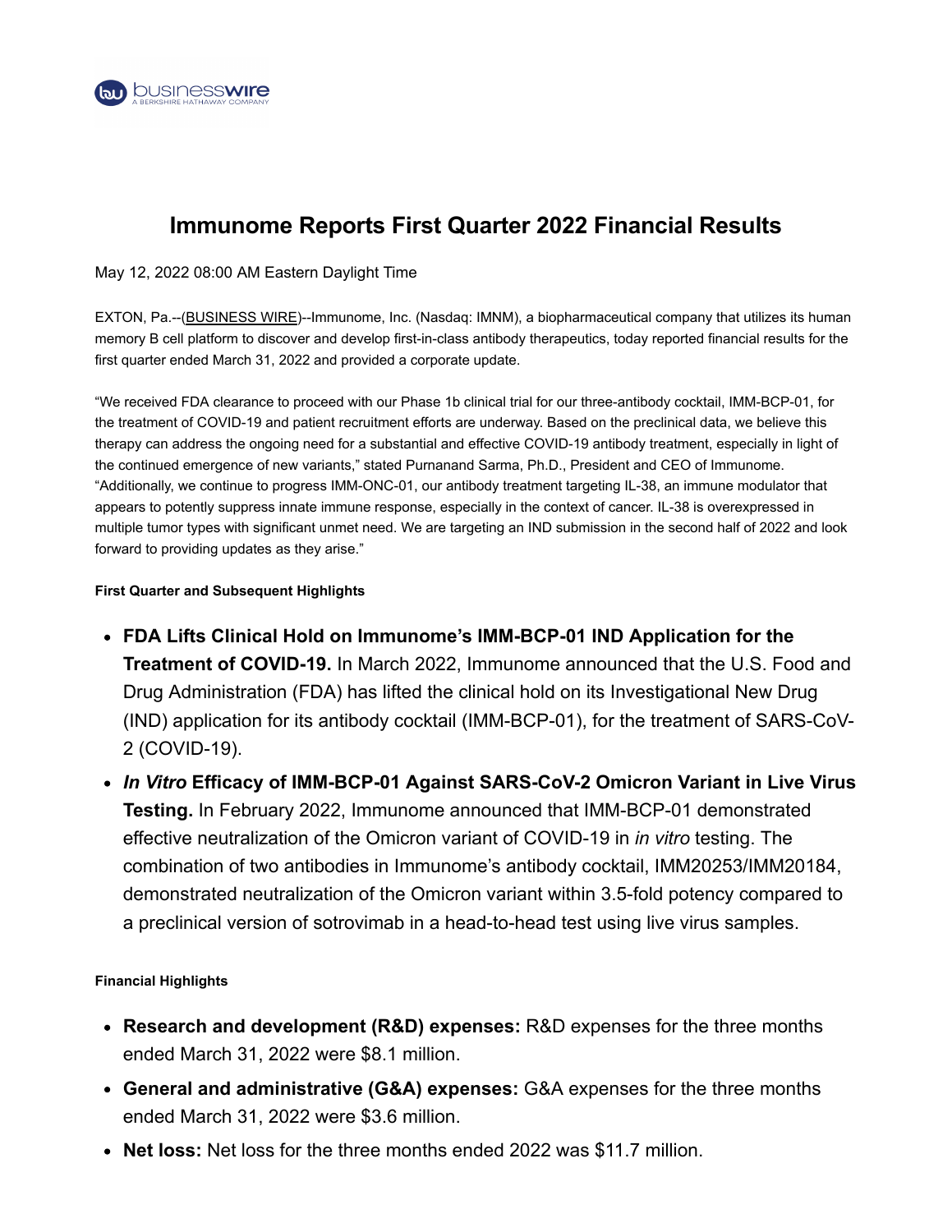# **Cash and cash equivalents:** As of March 31, 2022, cash and cash equivalents totaled \$42.9 million.

This investigational work was funded by the U.S. Department of Defense's (DOD) Joint Program Executive Office for Chemical, Biological, Radiological and Nuclear Defense (JPEO-CBRND) in collaboration with the Defense Health Agency (DHA) (Contract number: W911QY-20-9-0019).

#### **About Immunome**

Immunome is a biopharmaceutical company that utilizes its proprietary human memory B cell platform to discover and develop first-in-class antibody therapeutics that are designed to change the way diseases are treated. The company's initial focus is developing therapeutics to treat oncology and infectious diseases, including COVID-19. Immunome's proprietary discovery engine identifies novel therapeutic antibodies and their targets by leveraging the highly educated components of the immune system, memory B cells, from patients whose bodies have learned to fight off their disease. For more information, please visit [www.immunome.com](https://cts.businesswire.com/ct/CT?id=smartlink&url=http%3A%2F%2Fwww.immunome.com&esheet=52716548&newsitemid=20220512005132&lan=en-US&anchor=www.immunome.com&index=1&md5=ac54dacedfa2fccf4bccb5188eb51c08).

#### **Forward-Looking Statements**

This press release includes certain disclosures that contain "forward-looking statements" intended to qualify for the "safe harbor" from liability established by the Private Securities Litigation Reform Act of 1995, as amended, including, without limitation, express or implied statements regarding Immunome's beliefs and expectations regarding the advancement of its platform and programs, execution of its regulatory, research, clinical and strategic plans and anticipated upcoming milestones for its platform and programs, including expectations regarding, among other things, the timing and results of its preclinical studies and clinical trials, clinical plans, general regulatory actions, the translation of preclinical data into clinical safety and efficacy, the therapeutic potential and benefits of our product candidates, the possible need and demand for its product candidates and other statements that are not historical fact. Forward-looking statements may be identified by the words "anticipate," "believe," "estimate," "expect," "intend," "plan," "project," "suggest," "may," "will," "could," "should," "seek," "potential" and similar expressions. Forward-looking statements are based on Immunome's current expectations and are subject to inherent uncertainties, risks and assumptions that are difficult to predict. Factors that could cause actual results to differ include, but are not limited to, those risks and uncertainties associated with: the impact of the COVID-19 pandemic on Immunome's business, operations, strategy, goals and anticipated milestones; the fact that research and development data are subject to differing interpretations and assessments; Immunome's ability to execute on its strategy, including with respect to its R&D efforts, IND submissions and other regulatory filings, timing of these filings and the timing and nature of governmental authority feedback regarding the same, initiation and completion of any clinical studies, confirmatory testing and other anticipated milestones as and when anticipated; the effectiveness of Immunome's product candidates, including the possibility that further preclinical data and any clinical trial data may be inconsistent with the data used for advancing the product candidates and that further variants of concern could emerge; Immunome's ability to fund operations and raise capital; Immunome's reliance on vendors; the competitive landscape; and the additional risks and uncertainties set forth more fully under the caption "Risk Factors" in Immunome's Annual Report on Form 10-K filed with the United States Securities and Exchange Commission (SEC) on March 28, 2022, and elsewhere in Immunome's other filings and reports with the SEC. Forward-looking statements contained in this announcement are made as of this date, and Immunome undertakes no duty to publicly update or revise any forward-looking statements, whether as a result of new information, future events or otherwise, except as may be required under applicable law. In this press release, we may discuss our current and potential future product candidates that have not yet undergone clinical trials or been approved for marketing by the U.S. Food and Drug Administration or other governmental authority, including expectations about their therapeutic potential and benefits thereof. No representation is made as to the safety or effectiveness of these current or potential future product candidates for the use for which such product candidates are being studied.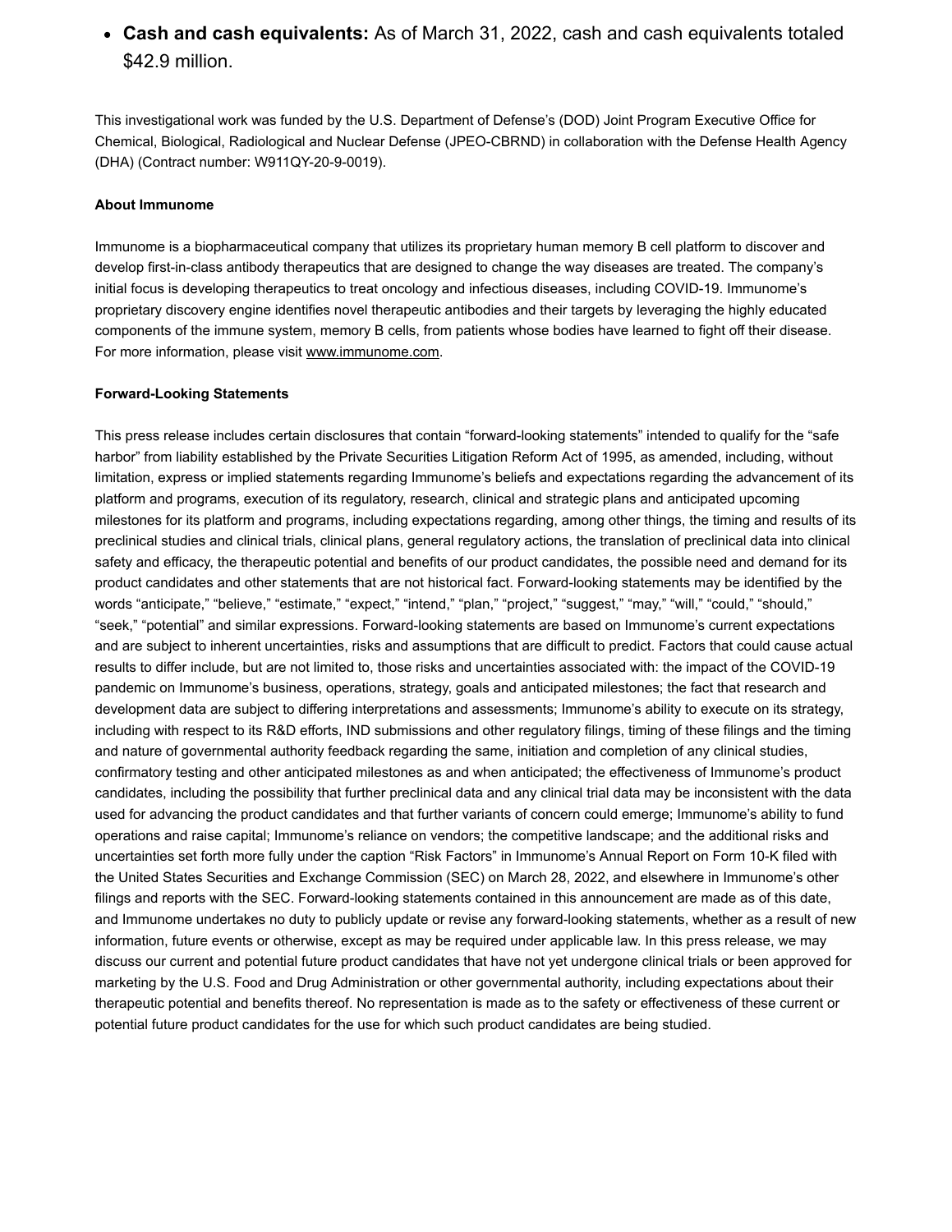### **IMMUNOME, INC.**

### **Condensed Balance Sheets**

## **(In thousands, except share data)**

## **(unaudited)**

|                                                                    | March 31, 2022 |           | December 31, 2021 |           |
|--------------------------------------------------------------------|----------------|-----------|-------------------|-----------|
| <b>Assets</b>                                                      |                |           |                   |           |
| Current assets:                                                    |                |           |                   |           |
| Cash and cash equivalents                                          | \$             | 42,879    | \$                | 49,229    |
| Prepaid expenses and other current assets                          |                | 3,424     |                   | 7,409     |
| Total current assets                                               |                | 46,303    |                   | 56,638    |
| Property and equipment, net                                        |                | 753       |                   | 855       |
| Operating right-of-use asset, net                                  |                | 190       |                   |           |
| Restricted cash                                                    |                | 100       |                   | 100       |
| Deferred offering costs                                            |                | 382       |                   | 332       |
| <b>Total assets</b>                                                | \$             | 47,728    | \$                | 57,925    |
| Liabilities and stockholders' equity                               |                |           |                   |           |
| <b>Current liabilities:</b>                                        |                |           |                   |           |
| Accounts payable                                                   | \$             | 3,890     | \$                | 3,077     |
| Accrued expenses and other current liabilities                     |                | 5,817     |                   | 6,651     |
| <b>Total current liabilities</b>                                   |                | 9,707     |                   | 9,728     |
| Other long-term liabilities                                        |                | 147       |                   | 12        |
| <b>Total liabilities</b>                                           |                | \$9,854   | \$                | 9,740     |
| Commitments and contingencies (Note 6)                             |                |           |                   |           |
| Stockholders' equity:                                              |                |           |                   |           |
| Preferred stock, \$0.0001 par value; 10,000,000 shares authorized; |                |           |                   |           |
| no shares issued or outstanding at March 31, 2022 and December     |                |           |                   |           |
| 31, 2021                                                           |                |           |                   |           |
| Common stock, \$0.0001 par value; 200,000,000 shares               |                |           |                   |           |
| authorized; 12,127,385 and 12,110,373 shares issued and            |                |           |                   |           |
| outstanding at March 31, 2022 and December 31, 2021,               |                |           |                   |           |
| respectively                                                       |                | 1         |                   | 1         |
| Additional paid-in capital                                         |                | 128,631   |                   | 127,289   |
| Accumulated deficit                                                |                | (90, 758) |                   | (79, 105) |
| Total stockholders' equity                                         |                | 37,874    |                   | 48,185    |
| Total liabilities and stockholders' equity                         | \$             | 47,728    | \$                | 57,925    |